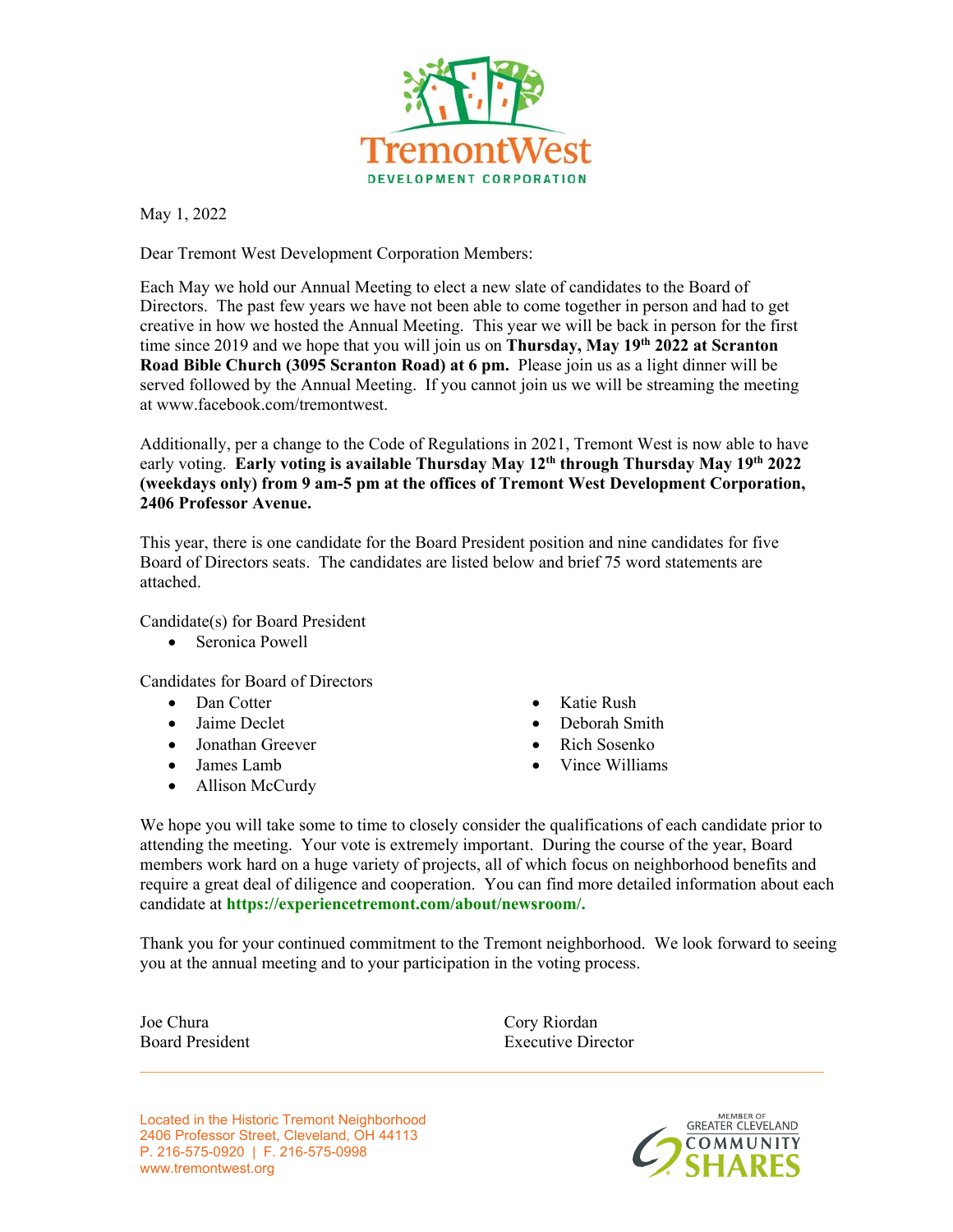

# **Annual Membership Meeting**

# **Thursday May 19 2022 Scranton Road Bible Church**

# **Agenda**

| $6:00$ pm          | <b>Check-in and Dinner</b>                                                                                                                                |
|--------------------|-----------------------------------------------------------------------------------------------------------------------------------------------------------|
| 6:40pm             | <b>Comments from Distinguished Guests</b>                                                                                                                 |
| 6:50 <sub>pm</sub> | President's Remarks and Call Meeting to Order                                                                                                             |
| $7:00$ pm          | <b>Elections Process and Call for Quorum</b><br><b>Office of President</b><br><b>Office of Director</b><br>(Please note that voting will close at 7:45pm) |
| 7:10pm             | Director's Remarks and<br>Neighborhood Leadership Awards                                                                                                  |
| 7:30pm             | <b>Treasurer's Report</b>                                                                                                                                 |
| 7:40pm             | <b>Committee Reports</b>                                                                                                                                  |
| 7:50 pm            | <b>New Business/Announcements</b>                                                                                                                         |
| 8:00 pm            | <b>Election Results</b>                                                                                                                                   |
| 8:10 pm            | Adjournment                                                                                                                                               |

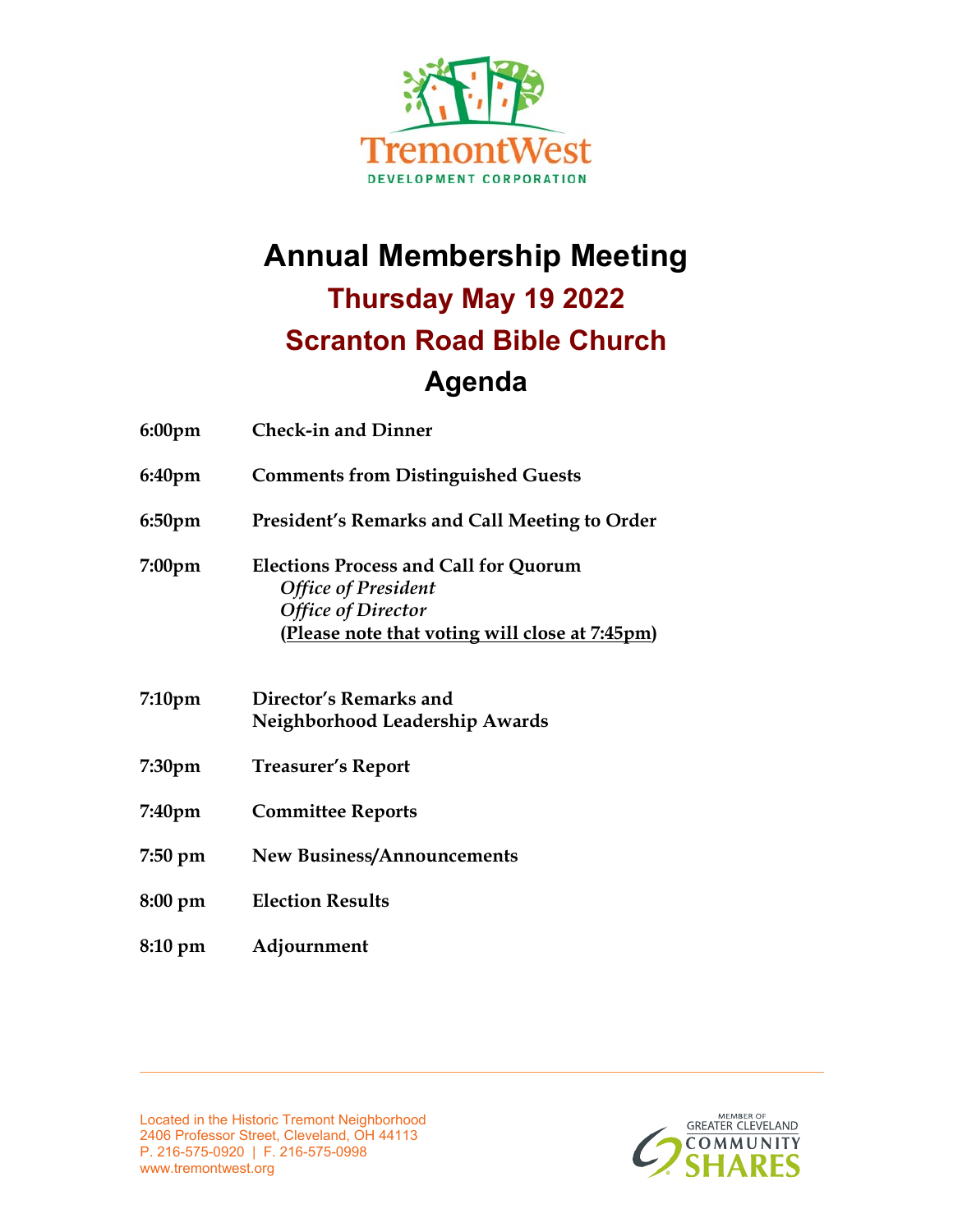# **Candidates for Board President**

# **Seronica Powell**

I am a single mother of two, LaKendria and Joseph. I have resided in the Duck Island community for 14+ years and for the past 6 months I have lived in the Lincoln Heights community. My children grew up here and attended the local school systems. I am passionate about the community. I have always worked in the social service field and enjoy helping to make whatever community I am apart of better. I look forward to serving as the President of TWDC board.

# **Candidates for Board of Directors**

#### **Dan Cotter**

I want to continue the groundwork laid at the beginning of TWDC to make Tremont a sustainable, open to all, livable and most vibrant community in the city of Cleveland. Tremont has so many things to offer the city and I want to continue to get the word out about the amazing work that is being done at the Tremont West Development Corporation.

#### **Jaime Declet**

Born and raised in Puerto Rico. I came to Cleveland 32 years ago to visit and never left. I have worked for the Cleveland Public Library for the last 14 years. All of which has been serving the Tremont Neighborhood. I believe in being involved in the communities I work in. Therefore, getting involved with Tremont West was a given to me after I had the opportunity to learn more about the neighborhood via the block clubs.

#### **James Lamb**

My reasons for serving on the Board vary. I would like to advocate for the community and make sure we have an inclusive and safe environment.

# **Allison McCurdy**

As a newer resident of Tremont, I'm excited at the prospect of volunteering in this community, especially for an organization that does so much to foster the close community relationships that make our neighborhood so special. My educational and occupational background have informed my quantitative and analytical skills, especially when seeking efficient solutions to problems, large or small. I have a keen interest in expanding community outreach programs, and supporting equitable and sustainable economic development.